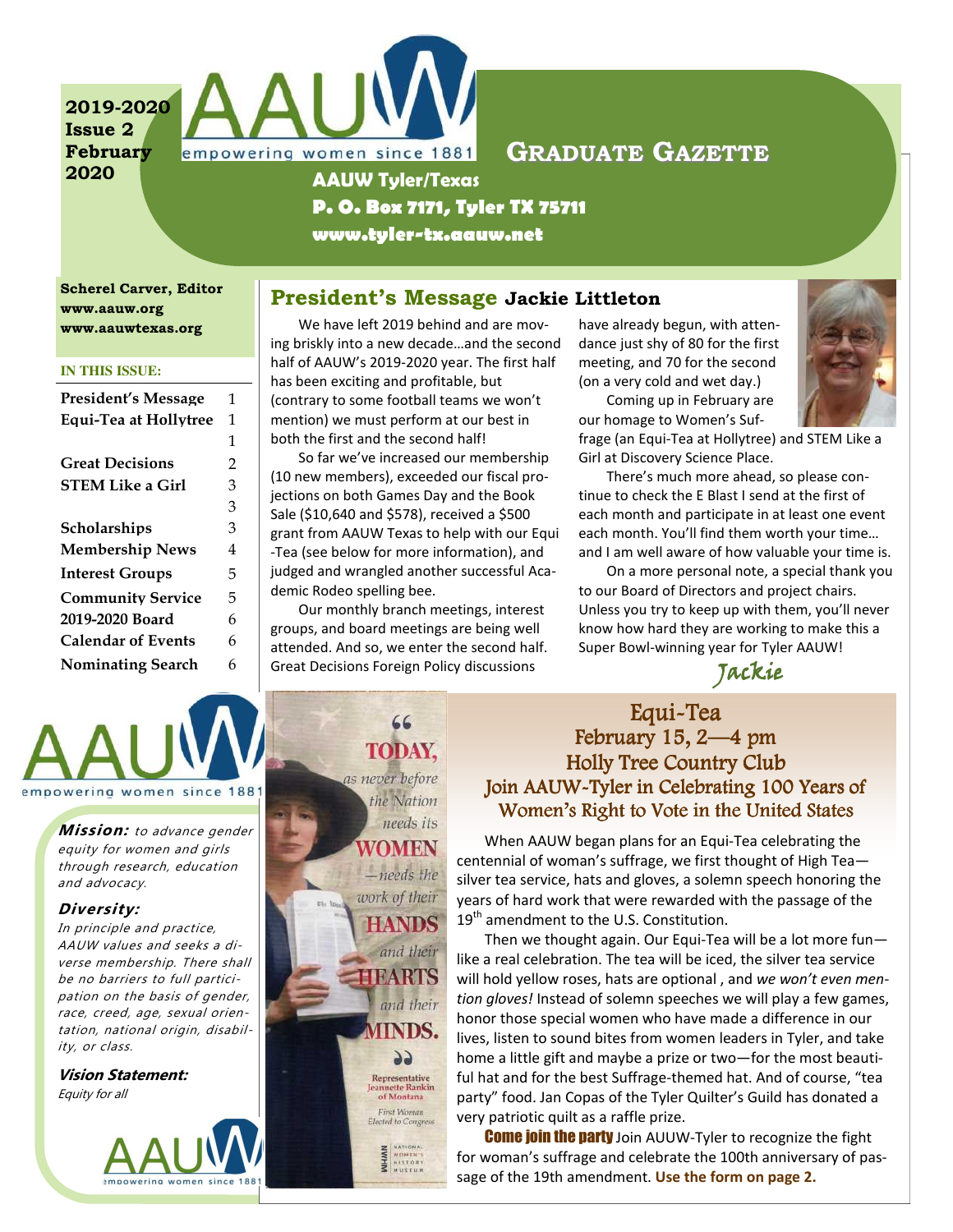### GREAT DECISIONS CONTINUES AT TYLER PUBLIC LIBRARY—LOU ANNE SMOOT, CHAIR

#### February 5 Modern Slavery and Human Trafficking—Dr. David Scott Almost every nation has enacted laws criminalizing hu-

man trafficking, and international organizations, governments, and NGOs sponsor a large variety of projects to curb trafficking



efforts. What is the international community doing to combat slavery and trafficking? What are the experiences like for those being trafficked?

#### February 12 U.S. Relations with the Northern Triangle—

Dr. Colin Snider Combating illegal immigration has become a priority of the Trump administration. The Northern Triangle of Central America, made up of Honduras, El Salvador, and Guatemala, is a special target of the administration, which hold the nations

responsible for the large flow of migrants from Latin America to the U.S. With funds from the U.S. cut, how can the Northern Triangle countries curtail migration?

### February 19 India and Pakistan-Dr. Jeffrey Crean India's

Prime Minister Narendra Modi rode a wave of Hindu na-

tionalism to a historic reelection in 2019. His first order of business was to revoke the special status granted to the Kashmir region, inflaming the rivalry between India and Pakistan. How will the Kashmir situation affect the region, both economically and politically?



#### February 26 Red Sea Security-Dr. John Barrett The Red Sea

has remained vital for global trade since the time of ancient Egypt. Once home to the spice trade, the Red Sea now sees millions of barrels of oil a day transported across its waters. With major nations like China, France,



and slavery. Billions of dollars have been allocated to these Italy, and the U.S. building large ports and bases in the region, what does the future of the region look like? How important is Red Sea security for global security? Can the region be a place of global cooperation?

#### March 4 Artificial Intelligence and Data—Dr. Robert

Schumaker Policymakers in many countries are developing plans and funding research in artificial intelligence (AI). Global growth is slowing, and not surprisingly many policymakers hope that AI will provide a magic solution. The EU, Brazil, and other Western countries have adopted regulations that grant users greater



control over their data and require that firms using AI be transparent about how they use it. Will the U.S. follow suit?



Briefing books are available at the Tyler library information desk for \$25.

Great Decisions Foreign Policy Discussions are sponsored by AAUW-Tyler, LWV-Tyler, and the Tyler Public Library



Ed Santos— The Phillipines and the U. S.

## Earlier Speakers



Dr. Betsy Ott— Climate Change & the Global **Order** 

- Individual tickets at \$15 each
- Table for five (please list names) \$75
- Quilt Raffle Tickets \$5 each/6for \$25

Total amount enclosed \_\_\_\_\_\_\_\_\_\_\_\_\_\_\_\_\_\_\_\_\_\_\_\_\_\_

Name: \_\_\_\_\_\_\_\_\_\_\_\_\_\_\_\_\_\_\_\_\_\_\_\_\_\_\_\_\_\_\_ Email or phone: \_\_\_\_\_\_\_\_\_\_\_\_\_\_\_\_\_\_\_\_\_\_\_\_\_\_\_\_\_\_\_

**Send this form and your check to AAUW, Box 7171, Tyler, Texas 75711**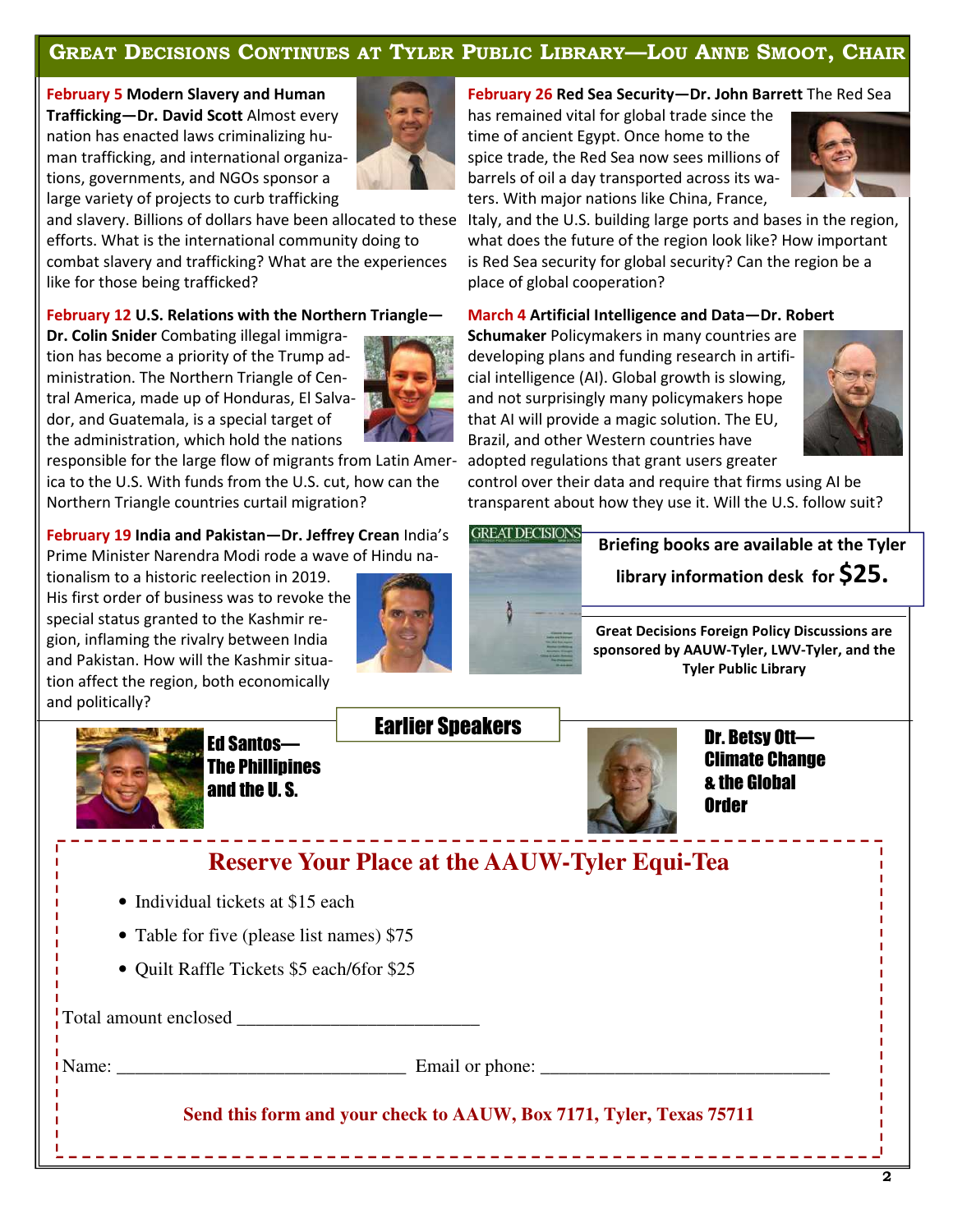## STEM Project Set for February 22—Debbie Taylor, Chair

AAUW Tyler partners with Discovery Science Place on February 22, 2020 for the "STEM Like a Girl



program". Up to 60 middle school aged girls attend this event, free of charge. They interact with female professionals in the STEM fields and conduct hands  $\begin{array}{|c|c|}\hline \textbf{F}\textbf{C}\textbf{D}\textbf{r}\textbf{U}\textbf{A}\textbf{r}\textbf{y} & \textbf{22}\hline \end{array}$ -on activities related to each area.

 How can you help? We need 6-8 volunteers for the day of the event from 9:30 a.m. to 2:00 p.m. Volunteers assist with registration, meal set up, and helping to guide the hands on activities. This is an easy volunteer event and it is rewarding to watch the girls engaged in STEM.

> Contact Debbie Taylor at 903-787-8328 or daldebtaylor@suddenlink.net if you can volunteer.

**Saturday** Discovery Science Place 9:30am-2pm \*\*\*\*\*\* Volunteers Needed!

daldebtaylor@ suddenlink.net 903-787-8328

# AAUW Funds—Jackie Littleton, AAUW Funds Chair

AAUW is one of the world's oldest leading supporters of graduate women's education, having awarded more than \$115 million in fellowships, grants, and awards to 13,000 women and projects from more than 145 countries since 1888. AAUW Texas members and the state Board of Directors recently completed the Tarrant County branches. And, of course, the Ann Richards American Fellowship, leaving only one unendowed fellowship from the state, the Tyler  $75<sup>th</sup>$  Anniversary \$100,000 American fellowship.

As the Tyler branch approaches the 2023 deadline for completing the endowment, AAUW Texas and Texas branches are helping reach our goal. Contributing \$5 per branch member before the 2020 Texas Convening will earn branches a "P" in the state MAP award program. As of January 1, 2020, we need only \$11,500 to complete the endowment. Generous donations have

already been received from North Harris County, West Harris County, Northeast Tarrant County and Farmer's Branch, as well as from individual members in Houston, West Harris County and Tyler branch and its members continue to sup-

port the endowment both through the branch budget and individual contributions.

Contribution checks to the Tyler 75th Anniversary Endowment should be sent to Jackie Littleton, AAUW Funds Chair with the Fund Number 4268 on the memo line.

# Scholarships—Janet Majors, Chair

The Tyler Branch of AAUW is pleased to offer scholarships to graduating senior girls in area high schools, as well as those in TJC, UTTyler, and Texas College with 30 hours of college credit. All counselors have been advised of this availability and credit: All counselors have been advised of this availability and<br>we have a couple of applications already. The deadline is March • Proven Scholar – TJC, Texas College and UT Tyler stu-1, so tell your neighbors and friends and family with girls needing a scholarship to go online to tyler-tx.aauw.net where they will find the criteria and application. • Tyler Junior College – graduating sopho-

Eligible female students may apply for one of the following scholarships:

• High School – graduating seniors from Smith County

public school

mores continuing their education at a four-year college or university



dents with at least 30 hours of college credit

Application and submission information is posted at

https://tyler-tx.aauw.net/scholarships/

For more information, contact Janet Majors

#### Janetlmajors@gmail.com

This year's selection committee is Aliehs Lee, Sheila Lee, Sandy Houston, Sonia Mejias, and Janet Majors, chair.

#### AAUW-Tyler to Receive MAP Award at State Convening

AAUW Tyler has completed requirements for the AAUW Texas MAP Award to be presented at the Texas Convening in April.

- To earn an M, a branch must retain 90% of their previous year's membership OR increase membership by 5% OR recruit three new members.  $\checkmark$  check
- To earn an A, a branch must hold one mission-based program or event.  $\checkmark$  check
- To earn a  $\mathbf{P}$ , a branch must donate \$5 per member to OUR 75th Anniversary American Fellowship. obviously,  $\checkmark$ check

We've not officially been notified that we checked all the boxes, but we're pretty sure we did! More in next issue. Save the dates to attend!

Save the date! Texas Convening April 17-19, 2020

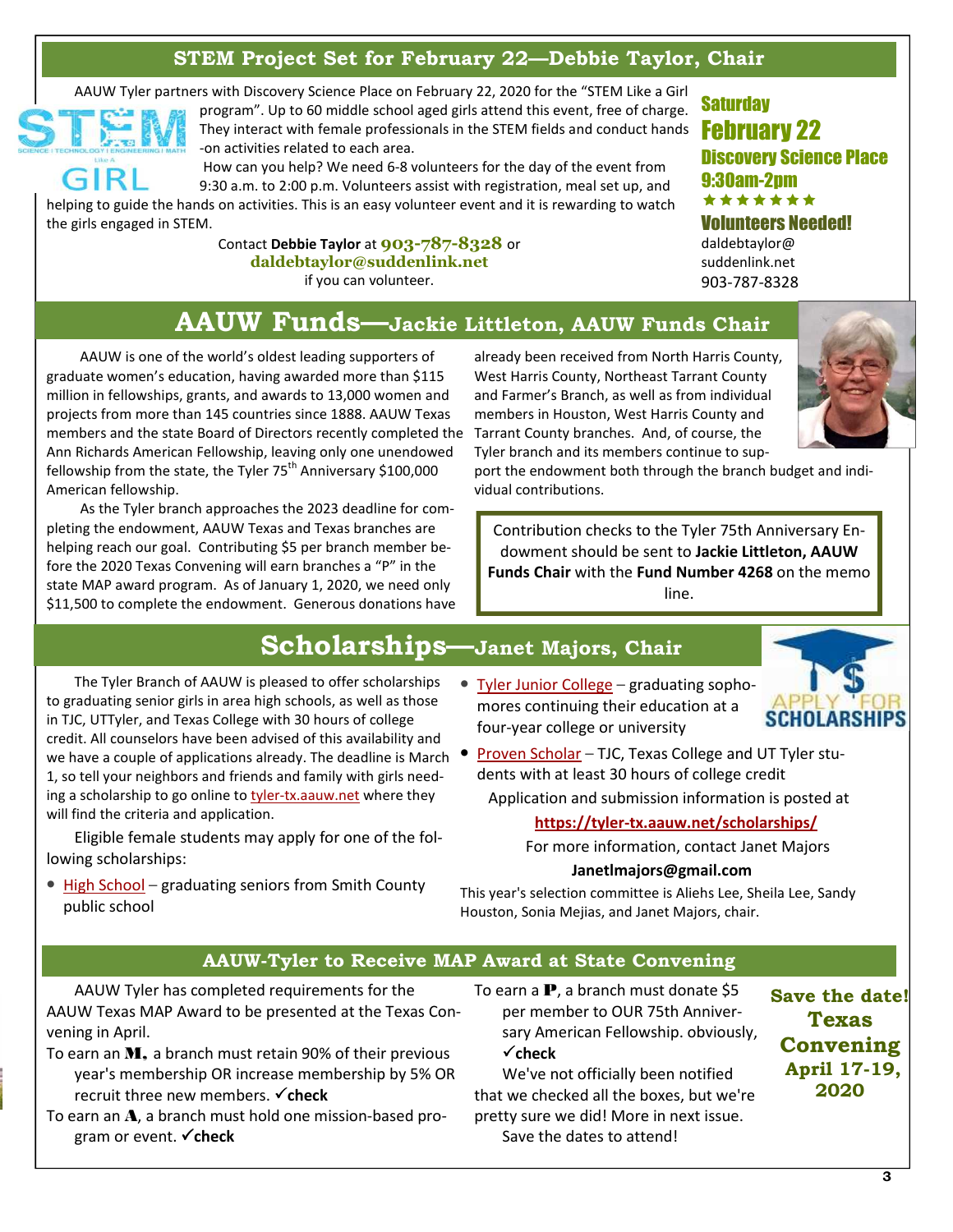#### MEMBERSHIP NEWS—SUSAN GARRISON, MEMBERSHIP VP

Anyone with an associate's degree or its equivalent, as well  $\|\text{To pay online:}\|$ as a student, may become an AAUW member.

#### Dues Reminder

AAUW dues are due by July 1. Please mail your check for \$92, made to AAUW-Tyler to

#### PO Box 7171 Tyler, TX 75711

- Log into www.aauw.org using your member ID.
- At the bottom of the screen, select Member Tools.
- Select Member Services Database.

If you don't know your member ID, contact: Susan Garrison, sgarrison09@gmail.com

## 2020 ACADEMIC RODEO SPELLING BEE—ANGIE WHITEHEAD, CHAIR



# Academic Rodeo Spelling Bee 2nd grade

1st, 2nd, and 3rd place winners of the 2020 second grade spelling bee, with Announcer Kayla Lyons, KLTV Media Anchor.

Congratulations!

1st, 2nd, 3rd place spelling bee winners with Judges Kay Monigold and Tom Whitehead and KLTV Announcer. Congratulations!

Front Row: Judge Andie Rathbone, Announcer Kayla Lyons, Winner, and Judge Sandra Owens. Back Row: two winners **3rd grade** and Judge Sandy Houston.





More 3rd grade spellers



# Like us on facebook

## AAUW FACEBOOK PAGE

We encourage members who are on Facebook to like our page. You

learn about upcoming events and can RSVP directly on Facebook. Groups and organizations are turning to social media to reach out to members

and potential members. The best way to do this is for our members to share our posts and invite friends to our events.

To find our page, put AAUW Tyler **Branch** in the Facebook search bar.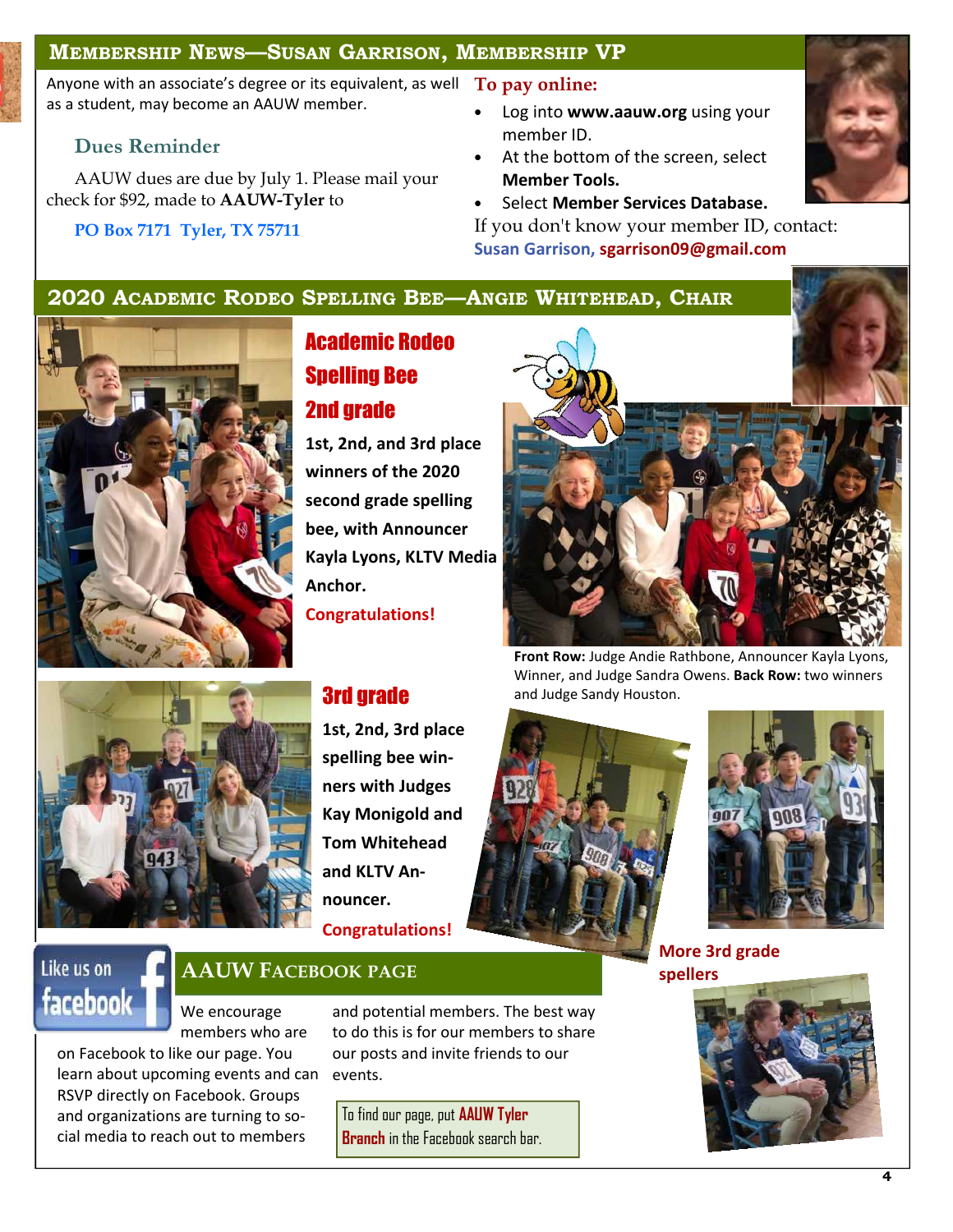## 2019-2020 AAUW Interest Groups

 $\overline{\prod}$ nterest groups form the heart of AAUW, where lasting friendships are built and nurtured. Choose groups that suit your schedule and match your favorite pasttimes. Non-members are invited to participate in branch interest groups. Those who are eligible for membership may attend twice before joining the branch. Those who are not eligible for membership may attend indefinitely by paying branch dues .

| <b>Interest Group</b>        | Chair            | <b>Meeting Time</b>                | <b>Contact Info</b>         |
|------------------------------|------------------|------------------------------------|-----------------------------|
| Culture Club                 | Sheila Austin    | <b>TBA</b>                         | sjaustin64@gmail.com        |
| Daytime Book Group           | Marilyn Wills    | 4 <sup>th</sup> Wednesday, 1:30 pm | mgdesertwills@gmail.com     |
| <b>Evening Book Group</b>    | Sue Lander       | 3 <sup>rd</sup> Thursday, 6:30pm   | soonersue@sbcglobal.net     |
| LOTE "Ladies of the Evening" | Andie Rathbone   | 2nd Monday, 6:00 pm                | Andie.rathbone.66@gmail.com |
| <b>Community Service</b>     | Jeanne Henderson | As Scheduled                       | Jeanne@jimhenderson.com     |
| <b>Board Games</b>           | Mary Lynn Smith  | 2nd Tue alternate mos              | 4smiths@suddenlink.net      |

#### SPOTLIGHT ON: NEW! CULTURE CLUB INTEREST GROUP—SHEILA AUSTIN, CHAIR

It's a new group in the Tyler branch to celebrate and enjoy local arts together. Tyler has a lot to offer when it comes to the local art scene. We have 2 colleges with active music and arts departments, multiple venues for local musicians to perform, active amateur theater productions and a burgeoning art scene. So far



Next up: in February, a performance by the Tyler Civic Chorale at Liberty Hall with renditions of iconic songs and numbers from Broadway's finest productions.

Buy tickets online at https://libertytyler.com/events/

February 28 Tyler Civic Chorale Liberty Hall 7 pm Adults \$15 Children & Students Free

we have seen The Magills perform and enjoyed a local production of Little Women at the Tyler Civic Theater.

JOIN A BOOK INTEREST GROUP—DAY OR EVENING

It's never too late to jump into one of the Book Interest Groups. See titles selected to read during the rest of 2020. To be added to the list to receive a list of meeting places, **contact** Marilyn or Sue at email listed above.

| DAYTIME BOOK GROUP 4th Wed, 1:30 pm |
|-------------------------------------|
|-------------------------------------|

| Author |
|--------|
|        |

| <b>Before We Were Yours</b>                       | Februry 26 |
|---------------------------------------------------|------------|
| Sold On a Monday Kristina McMorris                | March 15   |
| April 22 April 22-Book Selection Luncheon-Dakotas |            |
| The Library Book Susan Orlean                     | May 27     |

|             | <b>EVENING BOOK GROUP</b>                              | 3rd Thurs 7 pm                  |
|-------------|--------------------------------------------------------|---------------------------------|
| Date        |                                                        | <b>Title Author</b>             |
| February 20 | The Hate U Give Angie Thomas                           |                                 |
| March 19    |                                                        | <b>Becoming Michelle Obama</b>  |
| April 16    | Beneath a Scarlet Sky Mark Sulivan                     |                                 |
| May 21      | Eleanor Oliphant is Com- Gail Honeyman<br>pletely Fine |                                 |
| June 18     | The Library Book Susan Orlean                          |                                 |
| July 16     |                                                        | Angle of Repose Wallace Stegner |
| August 20   | A Well-Read Woman Ruth Rappaport                       |                                 |

JOIN LOTE FOR FUN DINING WITH FRIENDS

LOTE, or "Ladies of the Evening" Interest Group is a group of members having a casual meal once each month at a different local restaurant. LOTE meets the second Monday at 6 pm. LOTE 2nd MONDAY

All AAUW members are welcome to join the fun.

February 10 El Charro on the Ridge 6899 Oak Hill Blvd.

March 8 Kawa's Hibachi Grill 1024 WSW Loop 323

April 13 1836 Texas Kitchen 2467 Crow

May 11 Villa Montez 3324 Old Henderson Hwy

To receive notifications with directions to restaurants, contact Andie Rathbone, andie.rathbone.66@gmail.com

## Board Games Interest Group—Mary Lynn Smith

Game Players will meet at 6:30 on the third Tuesday of every other month

6:00 pm

at Boards and Bites Cafe in Green Acres Shopping Center.

Cost is \$5 - or less – depending on the size of the group. We play a mix of party and light strategy games. Other Dates May 12, July 14 Contact Mary Lynn Smith with questions or to RSVP at 903-571-2926

March 10 6:30 pm Boards & Bites **Cafe** 

Next Game

Game on! Next Game: March 10